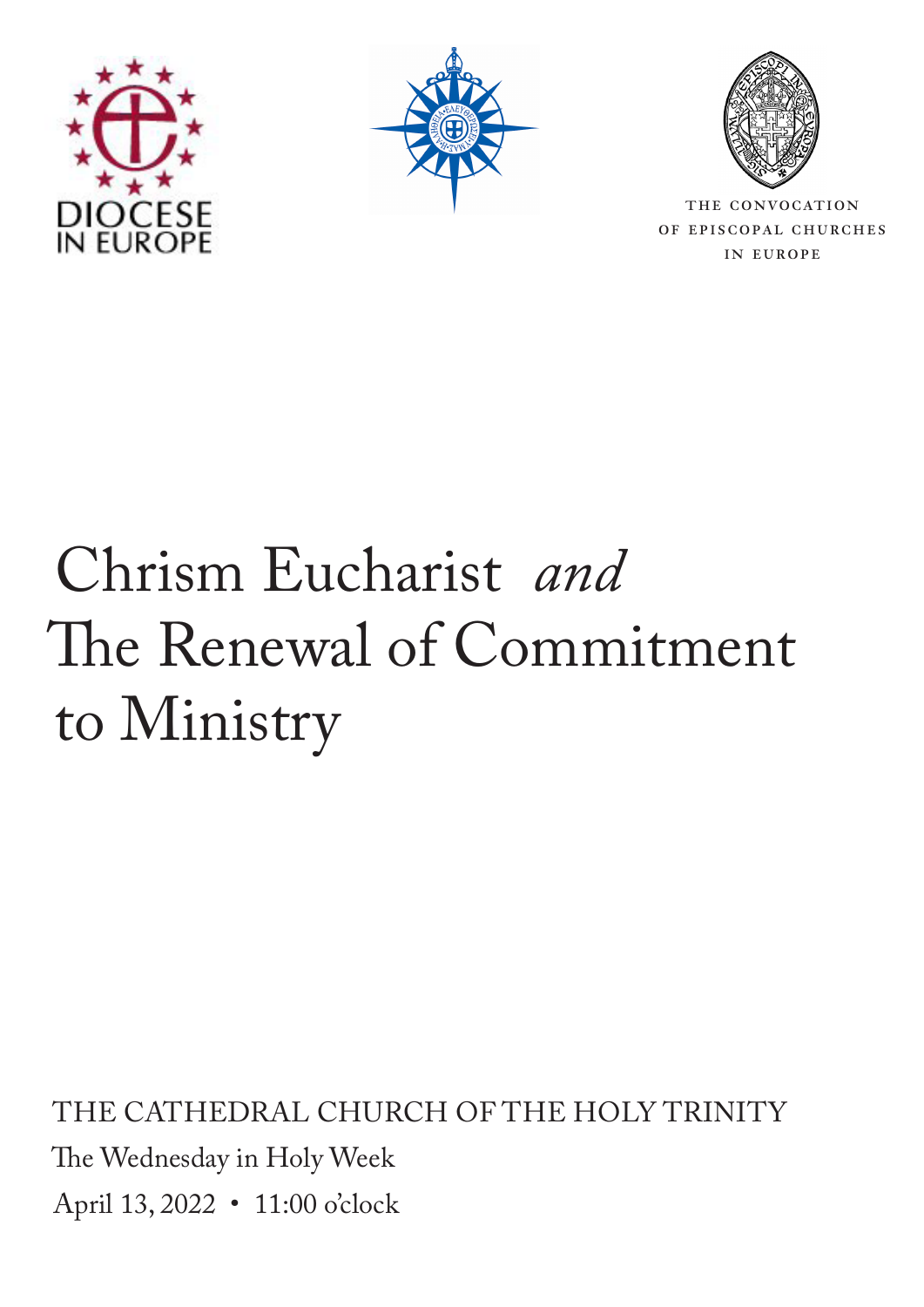### *Serving in the Liturgy*

| Co-Presider                             | The Right Reverend Mark D. W. Edington<br>Bishop in Charge of the Convocation of Episcopal Churches in Europe             |
|-----------------------------------------|---------------------------------------------------------------------------------------------------------------------------|
| Preacher                                | The Right Reverend Dr. Robert Innes<br>Bishop of Gibraltar in Europe, Church of England                                   |
| Co-presider for Bishop Innes            | The Venerrable Dr. Peter Hooper<br>Archdeacon for France, Monaco, and Switzerland,<br>Church of England Diocese in Europe |
| Celebrant at the Eucharist              | The Rt. Rev. Pierre W. Whalon<br>Bishop in Charge – Resigned, Convocation of Episcopal Churches in Europe                 |
| Assisting Priest                        | The Reveverend Canon Nathaniel Katz Cathedral of the Holy Trinity, Paris                                                  |
| Master of Ceremonies                    | The Venerable. Walter Baer<br>Archdeacon, Convocation of Episcopal Churches in Europe                                     |
| Acolytes:                               | Julie Aubry, Kayla Harward, Thomas-Xavier Martin                                                                          |
| Canon for Music                         | Zachary Ullery;<br>Organist Andrew Dewar;<br>Choir Members of the Cathedral Choir                                         |
| Lectors<br>Altar Guild<br><b>Ushers</b> | Dawn Baity & Thomas Xavier Martin<br>Harriet Rivière                                                                      |
| Production                              | Sarah Sturman & Gaël de Fournas                                                                                           |
|                                         |                                                                                                                           |

*All hymns reprinted with permission under ONE LICENSE #A-732425. All rights reserved.* 

#### THE CATHEDRAL CHURCH OF THE HOLY TRINITY

The Reverend Timothy Safford *Interim Dean* The Reverend Canon Nathaniel Katz *Cathedral Canon*  Dr. Greg Garrett *Canon Theologian* The Rev. Mary Haddad *Priest Associate* The Rev. Sara MacVane *Priest Associate*



Zachary Ullery *Canon for Music •* Andrew Dewar *Organist •* Mitchell Miller *Organ Scholar* Jeb Seder *Canon for Development* • Carole Le Floc'h *Administrative and Financial Manager*  Sarah Sturman *Communications Manager •* Timothy Thompson *Parish Coordinator* Dennis Mana-Ay *Facilities Manager •* Cian Grourke *Youth Ministry Coordinator*

*The mission of The American Cathedral in Paris is to share the good news of God in Christ by worship, word, and example, as a parish church in the city of Paris and as a cathedral in Europe, living our faith and serving the common good, inspired by our American, Episcopal, and Anglican heritage and open to the cultures, languages and faiths that surround us. We pursue this mission through prayer, observance of the sacraments, fellowship, education, stewardship, and outreach to our community and the world beyond*.

www.amcathparis.com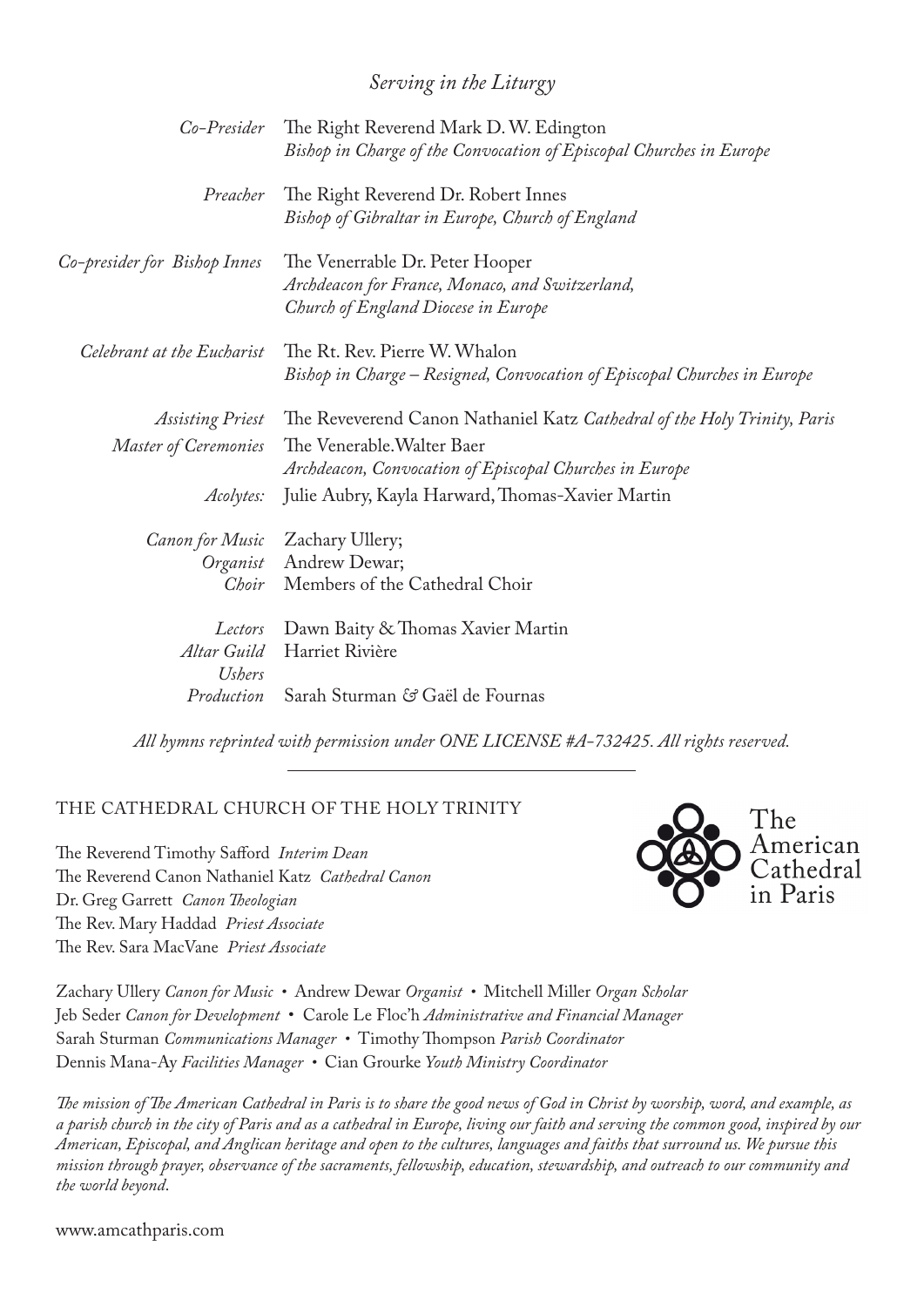#### ORDER OF SERVICE

#### ORGAN VOLUNTARY: "O Mensch, bewein dein Sünde groß," BWV 622 *J. S. Bach (1685-1750)*

*Please stand for the opening hymn during which the Bishops and other Ministers enter.*

HYMN: 359, "God of the prophets, bless the prophets' heirs" TOULON (Omit Stanza 4) *(Omit Stanza 4)* The Hymnal 1982 - #359 God of the prophets, bless the prophets the prophets of the prophets' heirs the prophets' heirs the prophets' heirs the prophets of the prophets' heirs the prophets' heirs the proph

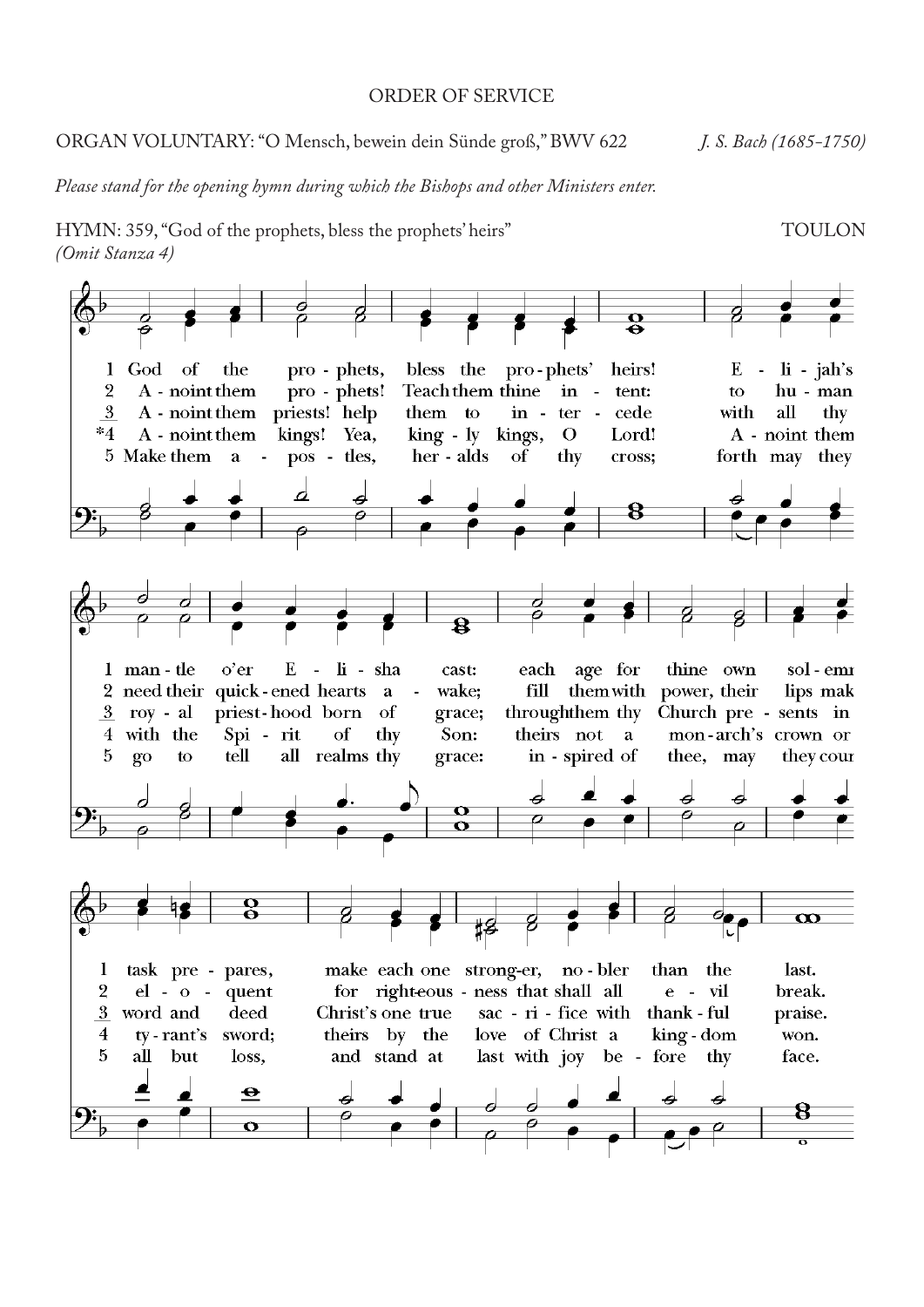#### A PENITENTIAL ORDER

*Celebrant* Bless the Lord who forgives all our sins. *People* God's mercy endures forever.

#### *The Celebrant then reads the following Scripture:*

Since we have a great high priest who has passed through the heavens, Jesus, the Son of God, let us with confidence draw near to the throne of grace, that we may receive mercy and find grace to help in time of need. (Hebrews 4:14, 16)

*Following the reading, the celbrant says* Let us confess our sins against God and our neighbor.

#### *Silence. The people kneel, as able.*

#### *All join in the Confession:*

**Most merciful God, we confess that we have sinned against you in thought, word, and deed, by what we have done, and by what we have left undone. We have not loved you with our whole heart; we have not loved our neighbors as ourselves. We are truly sorry and we humbly repent. For the sake of your Son Jesus Christ, have mercy on us and forgive us; that we may delight in your will, and walk in your ways, to the glory of your Name. Amen.**

*The celebrant alone stands and gives the absolution:*

Almighty God have mercy on you, forgive you all your sins through our Lord Jesus Christ; strengthen you in all goodness, and by the power of the Holy Spirit keep you in eternal life.

*All say* **Amen.**

*All are invited to stand, as able.*

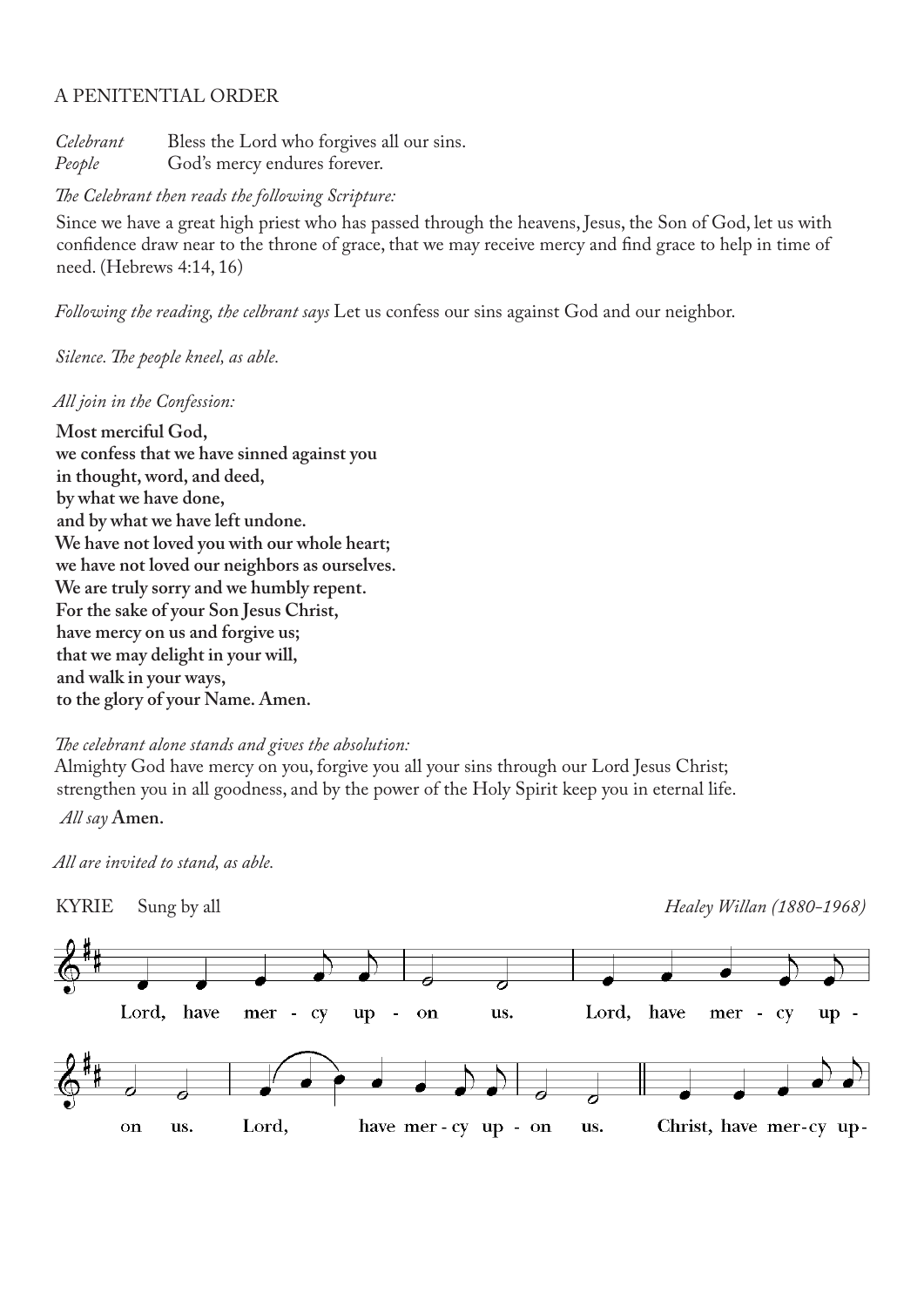

#### THE COLLECT OF THE DAY

| Celebrant | The Lord be with you. |
|-----------|-----------------------|
| People    | And also with you.    |
| Celebrant | Let us pray:          |

Lord God, whose blessed Son our Savior gave his body to be whipped and his face to be spit upon: Give us grace to accept joyfully the sufferings of the present time, confident of the glory that shall be revealed; through Jesus Christ your Son our Lord, who lives and reigns with you and the Holy Spirit, one God, for ever and ever. Amen.

*All are invited to be seated.*

#### **THE MINISTRY OF THE WORD**

#### THE FIRST READING: Isaiah 50:4-9a *Read by Dawn Baity*

The Lord God has given me the tongue of a teacher, that I may know how to sustain the weary with a word. Morning by morning he wakens- wakens my ear to listen as those who are taught. The Lord God has opened my ear, and I was not rebellious, I did not turn backward. I gave my back to those who struck me, and my cheeks to those who pulled out the beard; I did not hide my face from insult and spitting. The Lord God helps me; therefore I have not been disgraced; therefore I have set my face like flint, and I know that I shall not be put to shame;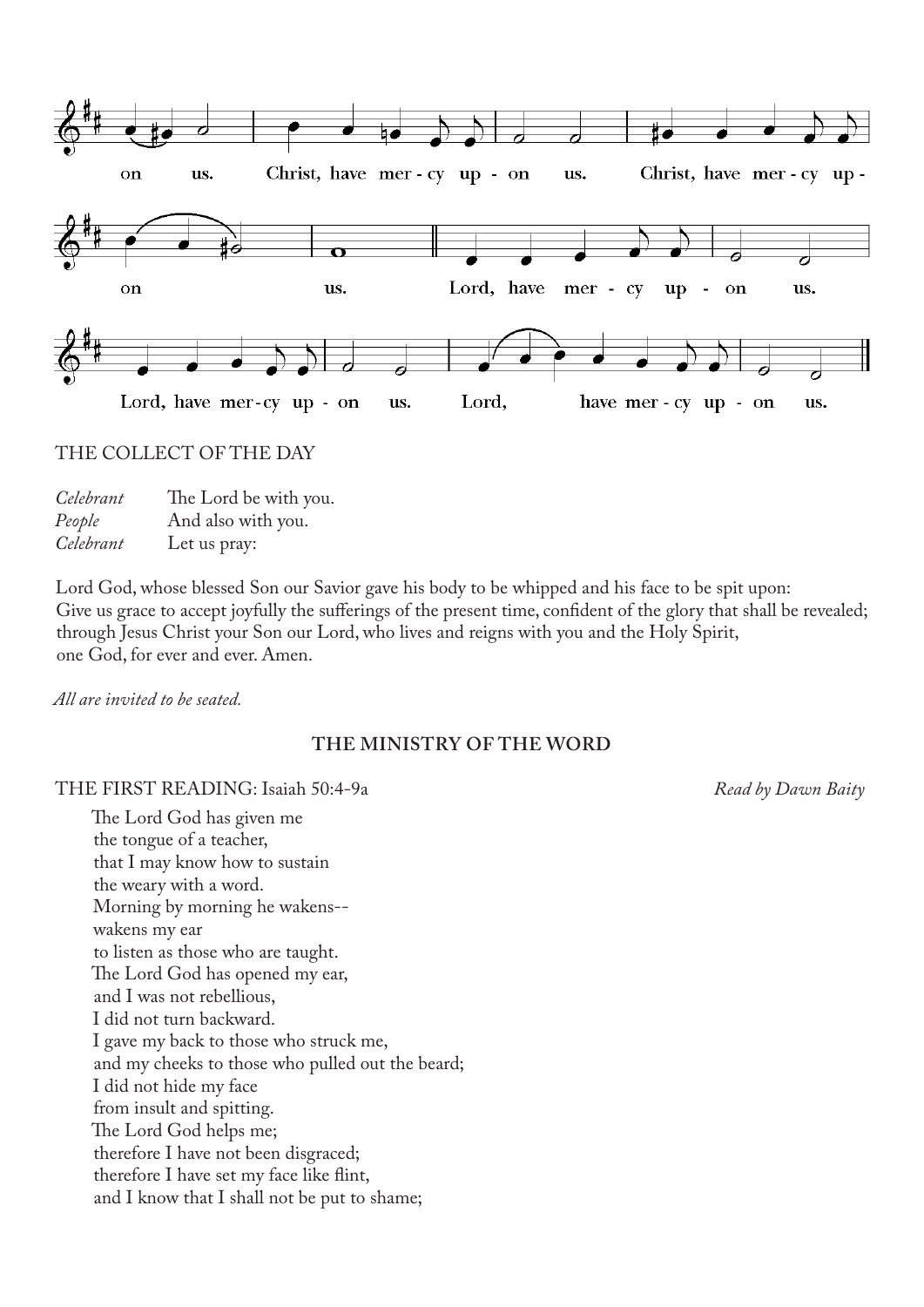he who vindicates me is near. Who will contend with me? Let us stand up together. Who are my adversaries? Let them confront me. It is the Lord God who helps me; who will declare me guilty?

The Word of the Lord.<br>*All respond* Thanks *All respond* **Thanks be to God**.

THE PROPER PSALM: Psalm 70 *Sung by the Choir James Turle (1802-1882)*

*Deus, in adjutorium* 1 Be pleased, O God, to deliver me; \* O Lord, make haste to help me.

2 Let those who seek my life be ashamed and altogether dismayed; \* let those who take pleasure in my misfortune draw back and be disgraced.

- 3 Let those who say to me "Aha!" and gloat over me turn back, \* because they are ashamed.
- 4 Let all who seek you rejoice and be glad in you; \* let those who love your salvation say for ever, "Great is the Lord!"
- 5 But as for me, I am poor and needy; \* come to me speedily, O God.
- 6 You are my helper and my deliverer; \* O Lord, do not tarry.

#### THE SECOND READING: Hebrews 12:1-3 *Read by Thomas-Xavier Martin*

Since we are surrounded by so great a cloud of witnesses, let us also lay aside every weight and the sin that clings so closely, and let us run with perseverance the race that is set before us, looking to Jesus the pioneer and perfecter of our faith, who for the sake of the joy that was set before him endured the cross, disregarding its shame, and has taken his seat at the right hand of the throne of God. Consider him who endured such hostility against himself from sinners, so that you may not grow weary or lose heart.

The Word of the Lord.<br>*All respond* Thanks **Thanks be to God.**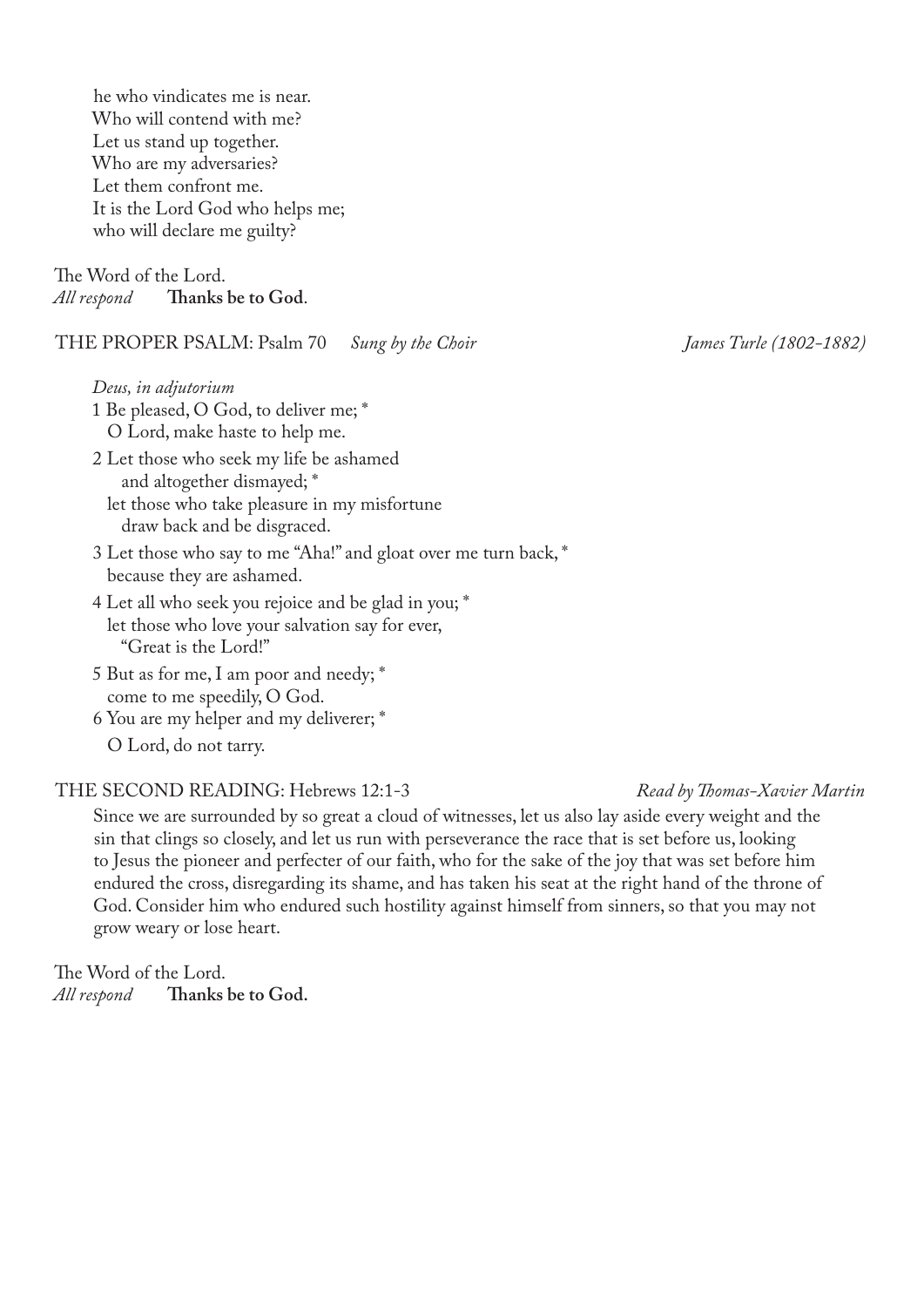*All are invited to stand and sing, as able.*



## THE GOSPEL: John  $13:21-32$

The Gospeller The Holy Gospel of our Lord Jesus Christ according to John. All respond **Glory to you, Lord Christ.** 

At supper with his friends, Jesus was troubled in spirit, and declared, "Very truly, I tell you, one of you will betray me." The disciples looked at one another, uncertain of whom he was speaking. One you will betray me." The disciples looked at one another, uncertain of whom he was speaking. One fou will be tay the. The disciples to side at one aholicit, ancertain of whom he was speaking. motioned to him to ask Jesus of whom he was speaking. So while reclining next to Jesus, he asked him, "Lord, who is it?" Jesus answered, "It is the one to whom I give this piece of bread when I have dipped it in the dish." So when he had dipped the piece of bread, he gave it to Judas son of upper with his friends. Jesus was troubled in spir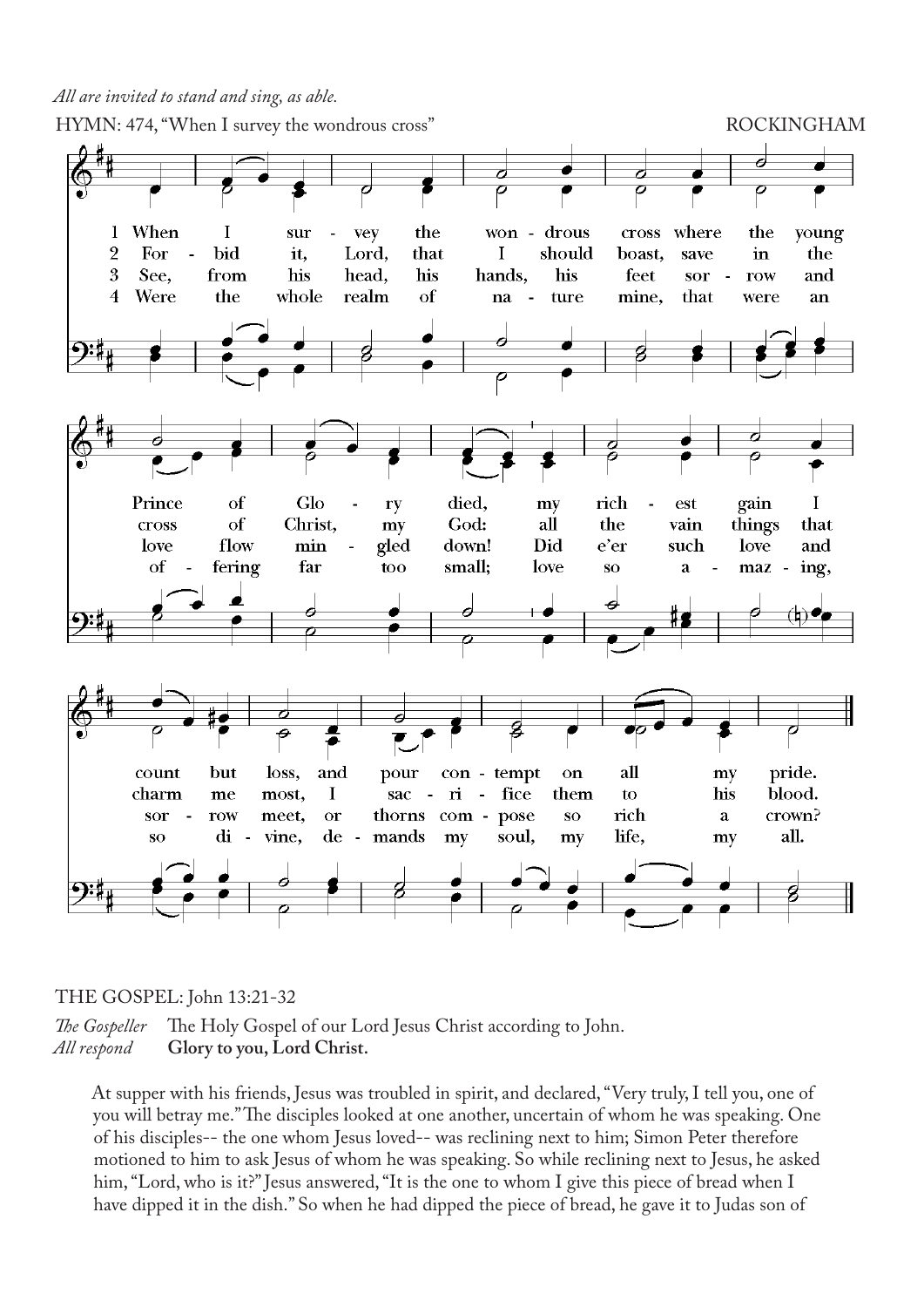Simon Iscariot. After he received the piece of bread, Satan entered into him. Jesus said to him, "Do quickly what you are going to do." Now no one at the table knew why he said this to him. Some thought that, because Judas had the common purse, Jesus was telling him, "Buy what we need for the festival"; or, that he should give something to the poor. So, after receiving the piece of bread, he immediately went out. And it was night.

When he had gone out, Jesus said, "Now the Son of Man has been glorified, and God has been glorified in him. If God has been glorified in him, God will also glorify him in himself and will glorify him at once."

The Gospel of the Lord. *All respond* **Praise to you, Lord Christ.**

THE SERMON THE SERMON *Bishop of Gibraltar in Europe*

*Silence for reflection.*

#### THE RENEWAL OF COMMITMENT TO MINISTRY

*A bishop says*

Brothers and sisters, before we offer to God the renewal of our commitment to ministry in his Church, and bless the oils that will be used throughout our Diocesan and Convocation families as a sign of salvation and of the Spirit's indwelling power, let us, both priests and people, first recall with gratitude all those whom we here represent the great dispersal of the communities of the Convocation and the Diocese across and beyond this continent especially those who are sick, those preparing for baptism and confirmation, and those who are preparing to be ordained to the sacred ministry as deacons and priests. May God unite our hearts and prayers with theirs by the same Spirit whose presence we invoke. God our loving Father, pour out afresh upon our brothers and sisters in this diocese the gifts of your Holy Spirit. Open our ears to hear your Word, open our hearts to you in prayer, that we may receive with ever deeper faith the Bread of Life and be signs of your presence to the world of today. Hear our prayer through Jesus Christ our Lord. **Amen**. *A bishop says* My brothers and sisters,

at his Last Supper,

our Lord Jesus Christ gave his disciples a new commandment,

that they should love one another,

and he prayed that they might be one.

He gave them an everlasting sign of his own love,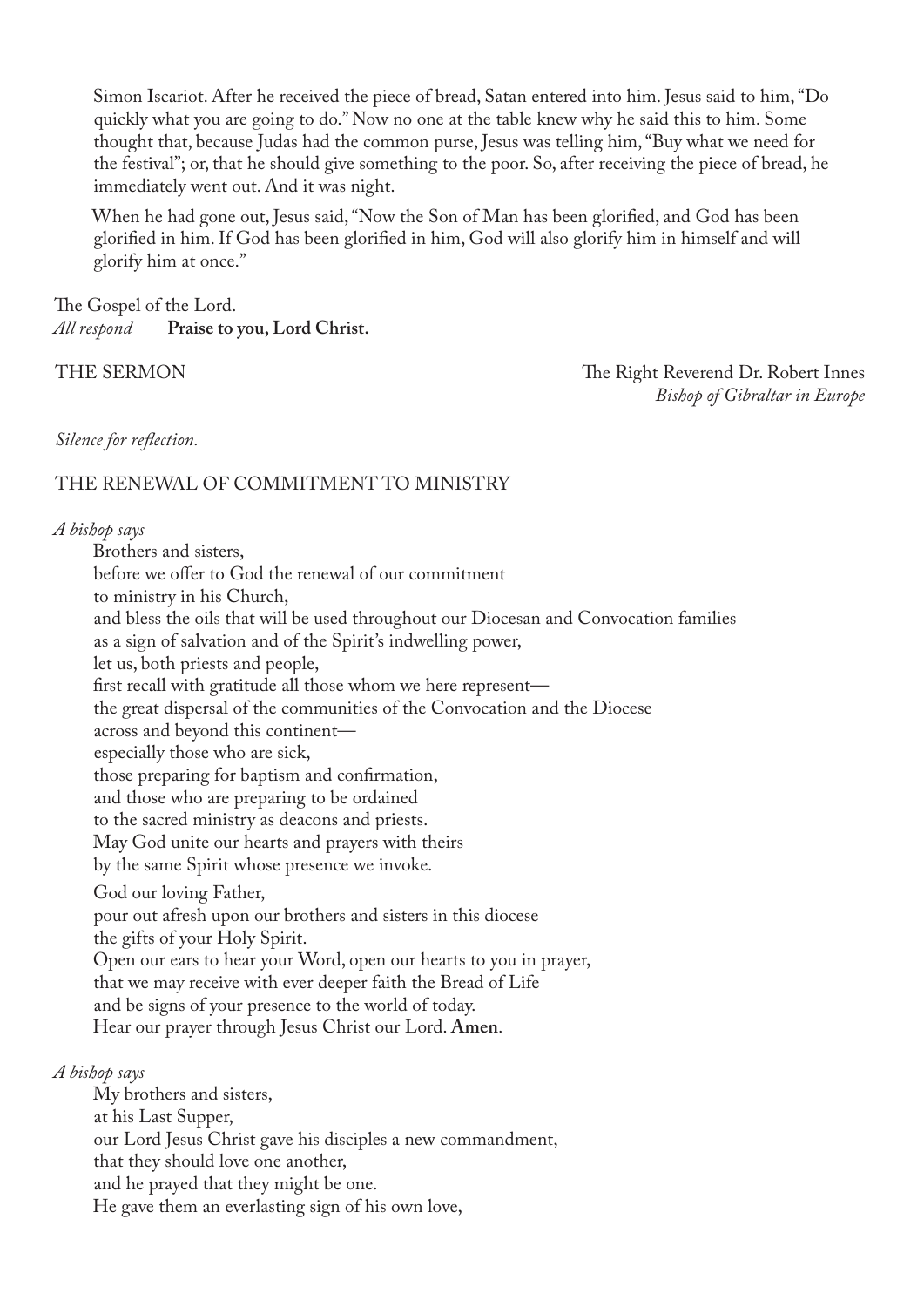in the sacrament of bread and wine. He consecrated himself to his Father's service, to be the high priest of the New Covenant. I invite you now to dedicate yourselves afresh to his service, as stewards of the mysteries of God, and ministers of his grace. *A bishop addresses the lay ministers:* When you were commissioned, you undertook to be faithful in prayer, and by word and example to minister to those for whom Christ died. Will you do all that is in your power to witness to God's love for his people? *Lay Ministers:* **By the help of God, I will.** *A bishop addresses the deacons:*  At your ordination as a deacon, you received the yoke of Christ, who came not to be served but to serve. Will you continue faithfully in this ministry, to build up God's people in his truth and serve them in his name? *Deacons:* **By the help of God, I will.**  *The bishop addresses the priests: Bishop Mark* At your ordination to the priesthood, you took authority to watch over and care for God's people, to absolve and bless them in his name, to proclaim the gospel of salvation, and to minister the sacraments of his New Covenant. Will you continue as faithful stewards of the mysteries of God, preaching the gospel of Christ and ministering his holy sacraments? *Priests:* **By the help of God, I will.** *A lay person addresses the Bishops: Dawn Beaty?* 

At your ordination as bishop you received the gift of the Spirit, that you might lead the Church in mission, and send out ministers in Christ's name; that you might promote its unity, uphold its discipline, and guard its faith; and that you might teach and govern the people committed to your charge. Will you continue faithfully in this ministry, watching over Christ's own flock, and building them up in the unity of the Spirit and the bond of peace?

*Bishops:* **By the help of God, I will.**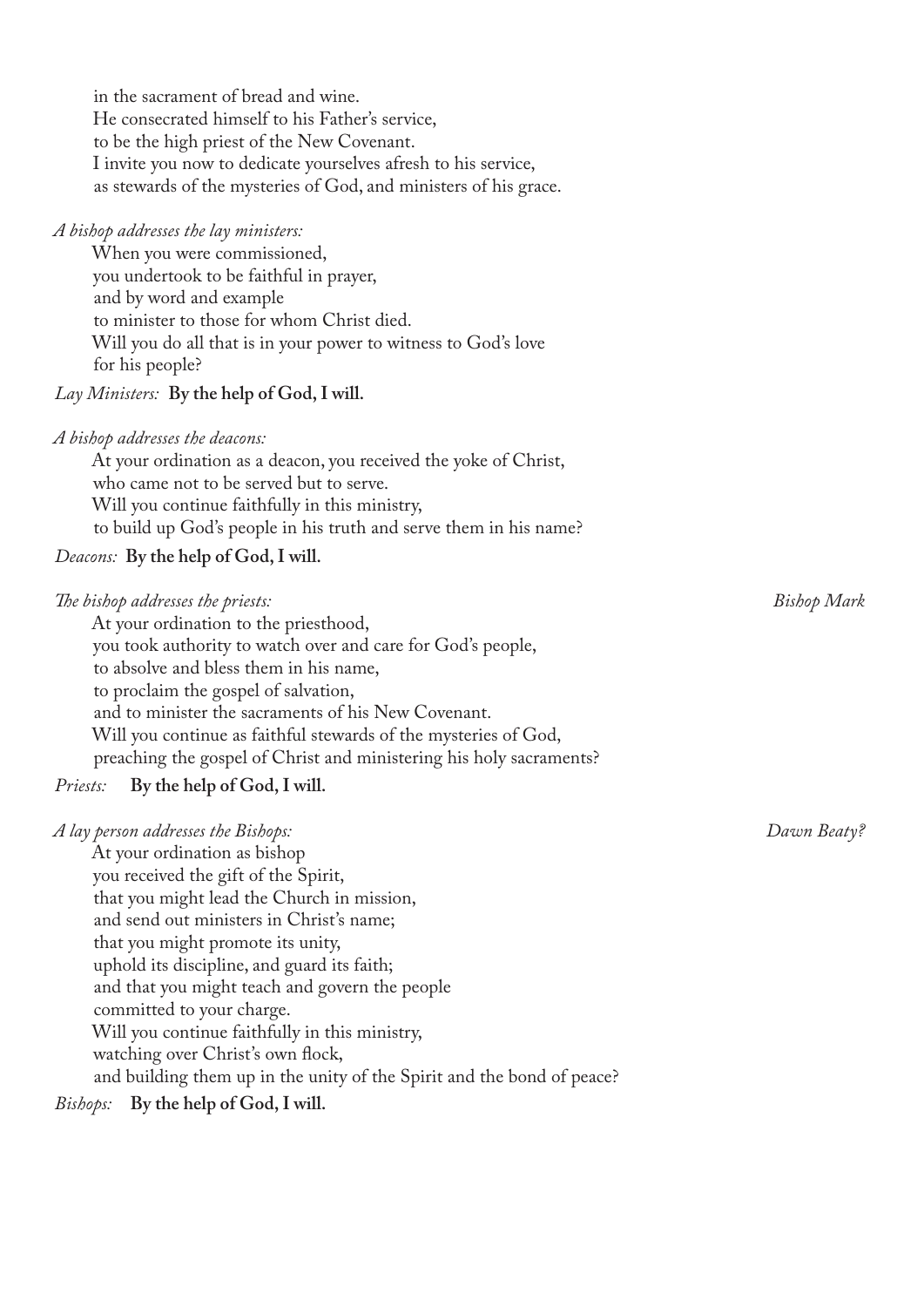*A lay person addresses all the ministers:*

May the God of peace sanctify you wholly; and may your spirit and soul and body be kept sound and blameless at the coming of our Lord Jesus Christ. He who calls you is faithful, and he will accomplish it.

#### All: **Amen. Lord, have mercy.**

#### *The people stand, and the bishops address them:*

My brothers and sisters, pray for all who minister, that they may be constant in prayer and steadfast in faith, and serve your people with joy. **Lord, hear us.**

Pray for your deacons, that the Lord may pour upon them the riches of his grace. Pray that he who has called them to his service may make them worthy of his calling. **Lord, hear us.**

Pray for your priests. Ask the Lord to bless them with the fullness of his love, that they may be faithful ministers of his word and sacrament, and lead his people in the way of salvation. **Lord, hear us.**

Pray for your bishops, that despite our unworthiness we may be faithful to the great trust that has been handed to us. Pray that we may become more like our Good Shepherd and great High Priest, the teacher and servant of us all, and so become more and more a sign of Christ's loving presence among you. **Lord, hear us.**

Pray for the families of those who minister, for their homes, and for all with whom they share their lives. **Lord, hear us.**

May the Lord in his love keep us ever close to him, and may he bring us all to the fullness of eternal life. **Amen.**

#### THE PEACE

*Celebrant* The peace of Christ be always with you. *People* **And also with you.**

*All may greet one another in the Name of the Risen Lord.* 

#### WELCOME AND ANNOUNCEMENTS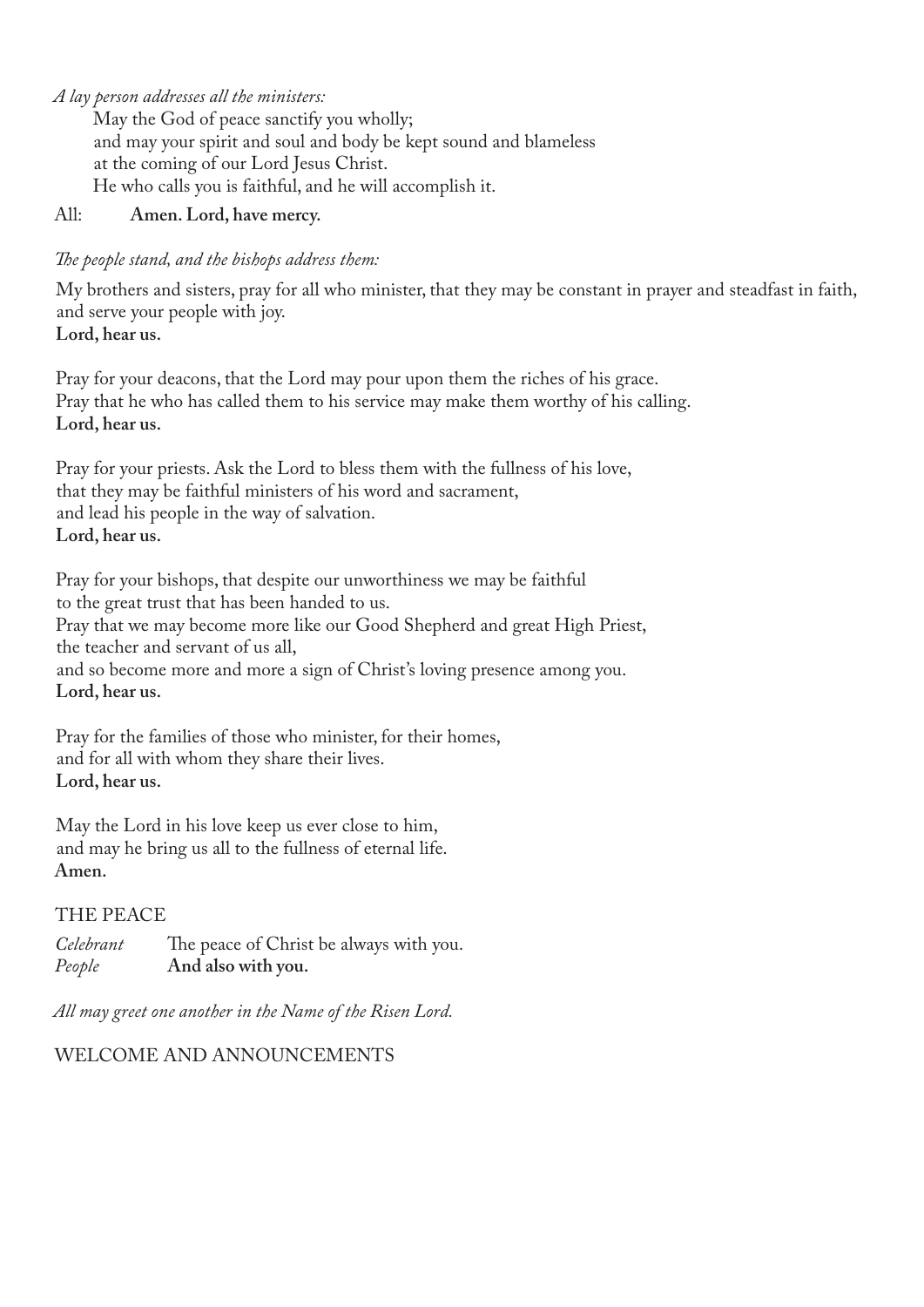#### **THE HOLY COMMUNION**

#### OFFERTORY ANTHEM *Sung by the choir*

"How lovely are the messengers" *Felix Mendelssohn (1809-1847)*

How lovely are the messengers that preach us the gospel of peace. To all the nations is gone forth the sound of their words, throughout all the lands their glad tidings.

*—Romans 10: 15, 18*

#### PRAYER OVER THE OILS

*A bishop says* Blessed be the God and Father of our Lord Jesus Christ, *All:* **Who has blessed us in Christ with every spiritual blessing.**

*A minister brings forward a vessel of oil, saying* The oil for the anointing of the sick and dying.

*A bishop receives the oil and says*

Blessed are you, sovereign God, gentle and merciful, creator of heaven and earth.

Your Word brought light out of darkness, and daily your Spirit renews the face of the earth.

Your anointed Son brought healing to those in weakness and distress.

He broke the power of evil and set us free from sin and death

that we might praise your name for ever.

By the power of your Spirit

may your blessing rest on those who are anointed with this oil in your name;

may they be made whole in body, mind and spirit, restored in your image, renewed in your love, and serve you as sons and daughters in your kingdom.

#### *All:* **Blessed be God for ever.**

*A minister brings forward a vessel of oil, saying* The oil for the signing with the cross at baptism.

#### *A bishop receives the oil and says*

Blessed are you, sovereign God, the protector of all who believe in you.

Your anointed Son overcame the powers of evil when he was lifted high upon the cross. By the power of your Spirit

may your blessing rest on those who are anointed with this oil in your name;

as they come to the waters of baptism,

may it be for them a sign of your defense in their fight against sin, the world and the devil, and bring them to share in Christ's victory.

#### *All:* **Blessed be God for ever.**

*A minister brings forward a vessel of oil, saying* The oil of chrism.

#### *A bishop receives the oil and says*

Blessed are you, sovereign God and eternal Father, upholding by your grace all who hear your call. Under your Old Covenant priests and kings were anointed to serve you and in the fullness of time you anointed your Son by the Holy Spirit to be the Christ, the Savior and Servant of all. By the power of your Spirit may your blessing rest on those who are anointed with this chrism in your name; let it be for them a sign of joy and gladness as they share in the royal priesthood of the New Covenant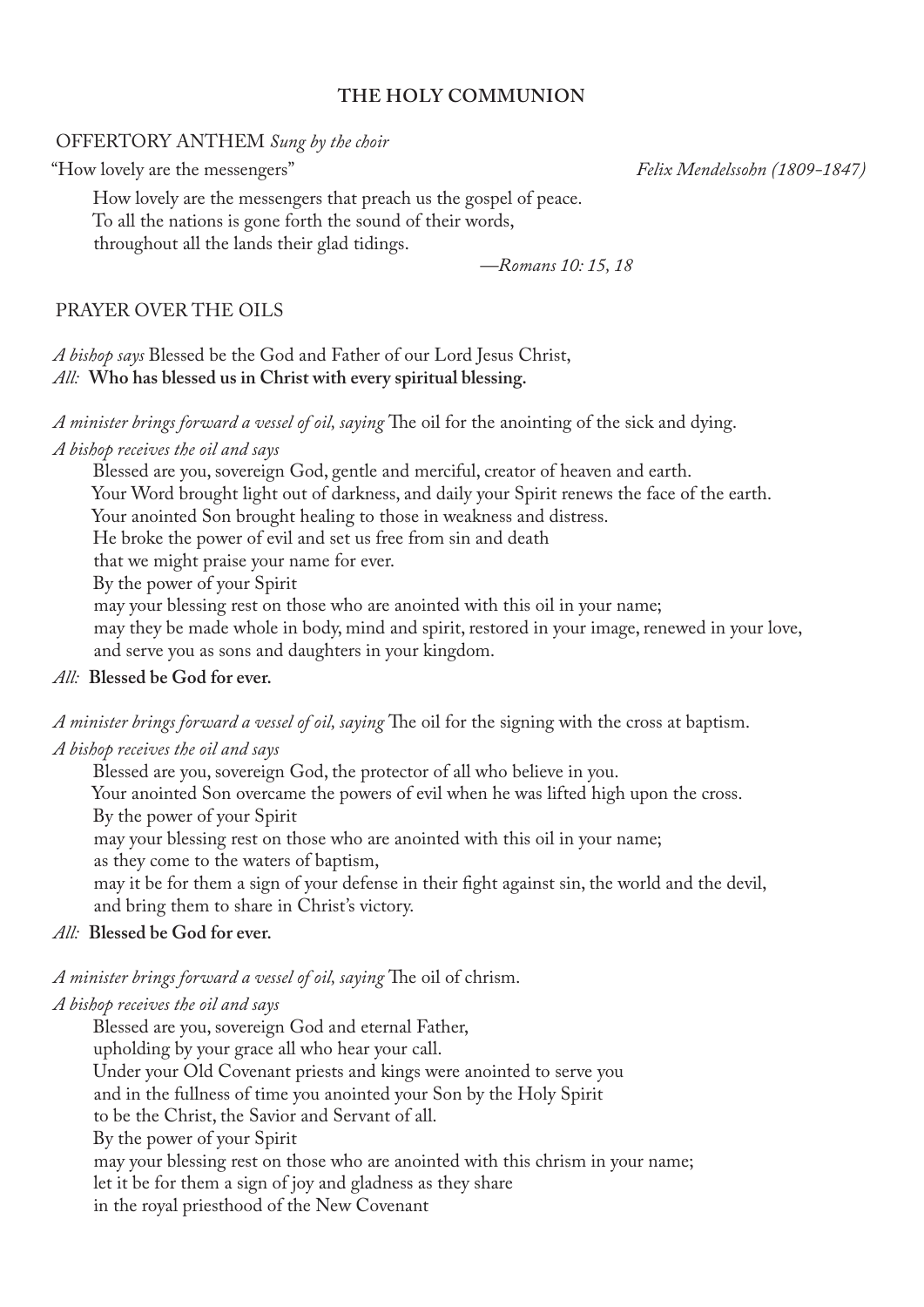and make known the kingdom of Jesus Christ our Lord, to whom with you and the Holy Spirit we lift our voices of thanks and praise.

#### *All:* **Blessed be God, our strength and our salvation, now and for ever. Amen.**

#### THE GREAT THANKSGIVING (Eucharistic Prayer A)

*All are invited to stand, as able.*

| Celebrant | The Lord be with you.                      |
|-----------|--------------------------------------------|
| People    | And also with you.                         |
| Celebrant | Lift up your hearts.                       |
| People    | We lift them to the Lord.                  |
| Celebrant | Let us give thanks to the Lord our God.    |
| People    | It is right to give God thanks and praise. |

*Then, facing the Holy Table, the Celebrant proceeds*

It is right, and a good and joyful thing, always and everywhere to give thanks to you, Father Almighty, Creator of heaven and earth.

Through Jesus Christ our Lord:

For our sins he was lifted high upon the cross, that he might draw the whole world to himself; and, by his suffering and death,

he became the source of eternal salvation for all who put their trust in him.

Therefore we praise you, joining our voices with Angels and Archangels and with all the company of heaven, who for ever sing this hymn to proclaim the glory of your Name:

SANCTUS AND BENEDICTUS *Sung by all* Healey *Willan (1880-1968)* 

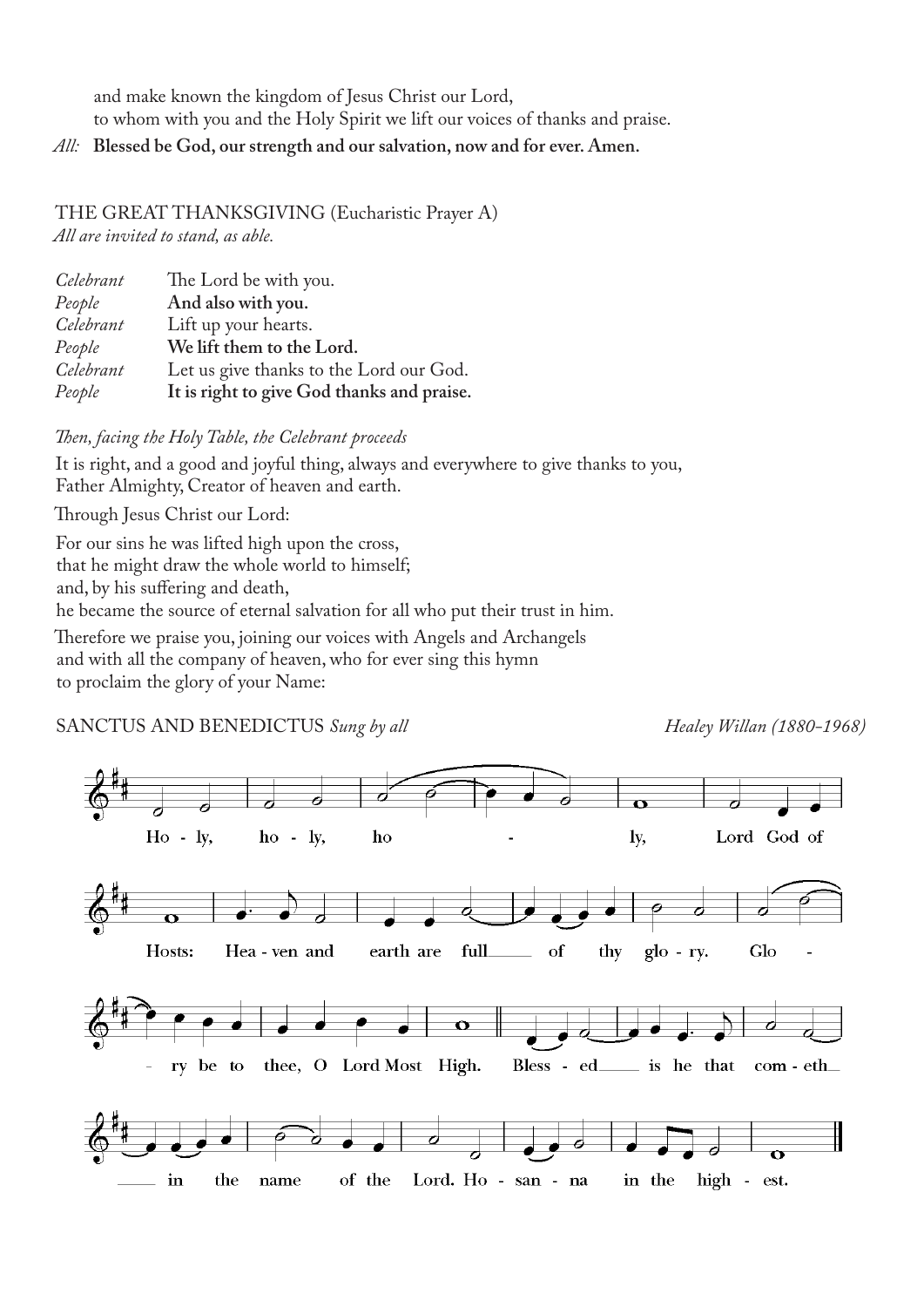#### *The celebrant continues*

Holy and gracious Father: In your infinite love you made us for yourself; and, when we had fallen into sin and become subject to evil and death, you, in your mercy, sent Jesus Christ, your only and eternal Son, to share our human nature, to live and die as one of us, to reconcile us to you, the God and Father of all.

He stretched out his arms upon the cross, and offered himself in obedience to your will, a perfect sacrifice for the whole world.

On the night he was handed over to suffering and death, our Lord Jesus Christ took bread; and when he had given thanks to you, he broke it, and gave it to his disciples, and said, "Take, eat: This is my Body, which is given for you. Do this for the remembrance of me."

After supper he took the cup of wine; and when he had given thanks, he gave it to them, and said, "Drink this, all of you: This is my Blood of the new Covenant, which is shed for you and for many for the forgiveness of sins. Whenever you drink it, do this for the remembrance of me."

Therefore we proclaim the mystery of faith:

*All* **Christ has died. Christ is risen. Christ will come again.**

#### *Celebrant*

We celebrate the memorial of our redemption, O Father, in this sacrifice of praise and thanksgiving. Recalling his death, resurrection, and ascension, we offer you these gifts. Sanctify them by your Holy Spirit to be for your people the Body and Blood of your Son, the holy food and drink of new and unending life in him.

Sanctify us also that we may faithfully receive this holy Sacrament, and serve you in unity, constancy, and peace; and at the last day bring us with all your saints into the joy of your eternal kingdom.

All this we ask through your Son Jesus Christ. By him, and with him, and in him, in the unity of the Holy Spirit all honor and glory is yours, Almighty Father, now and for ever. AMEN.

And now, as our Savior Christ has taught us, we are bold to say,

THE LORD'S PRAYER *Said by each in their own language*

| Our Father, who art in heaven,   | Notre Père qui es aux cieux,                  |
|----------------------------------|-----------------------------------------------|
| hallowed be thy Name,,           | que ton Nom soit sanctifié,                   |
| thy kingdom come,                | que ton règne vienne,                         |
| thy will be done,                | que ta volonté soit faite                     |
| on earth as it is in heaven      | sur la terre comme au ciel.                   |
| Give us this day our daily bread | Donne-nous aujourd'hui notre pain de ce jour. |
| And forgive us our trespasses,,  | Pardonne-nous nos offenses,                   |
| as we forgive those              | comme nous pardonnons aussi                   |
| who trespass against us.         | à ceux qui nous ont offensés.                 |
| And lead us not into temptation, | Et ne nous laisse pas entrer en tentation,    |
| but deliver us from evil.        | mais délivre-nous du mal.                     |
| For thine is the kingdom,        | Car c'est à toi qu'appartiennent le règne,    |
| and the power, and the glory,    | la puissance et la gloire,                    |
| for ever and ever. Amen          | pour les siècles des siècles. Amen.           |
|                                  |                                               |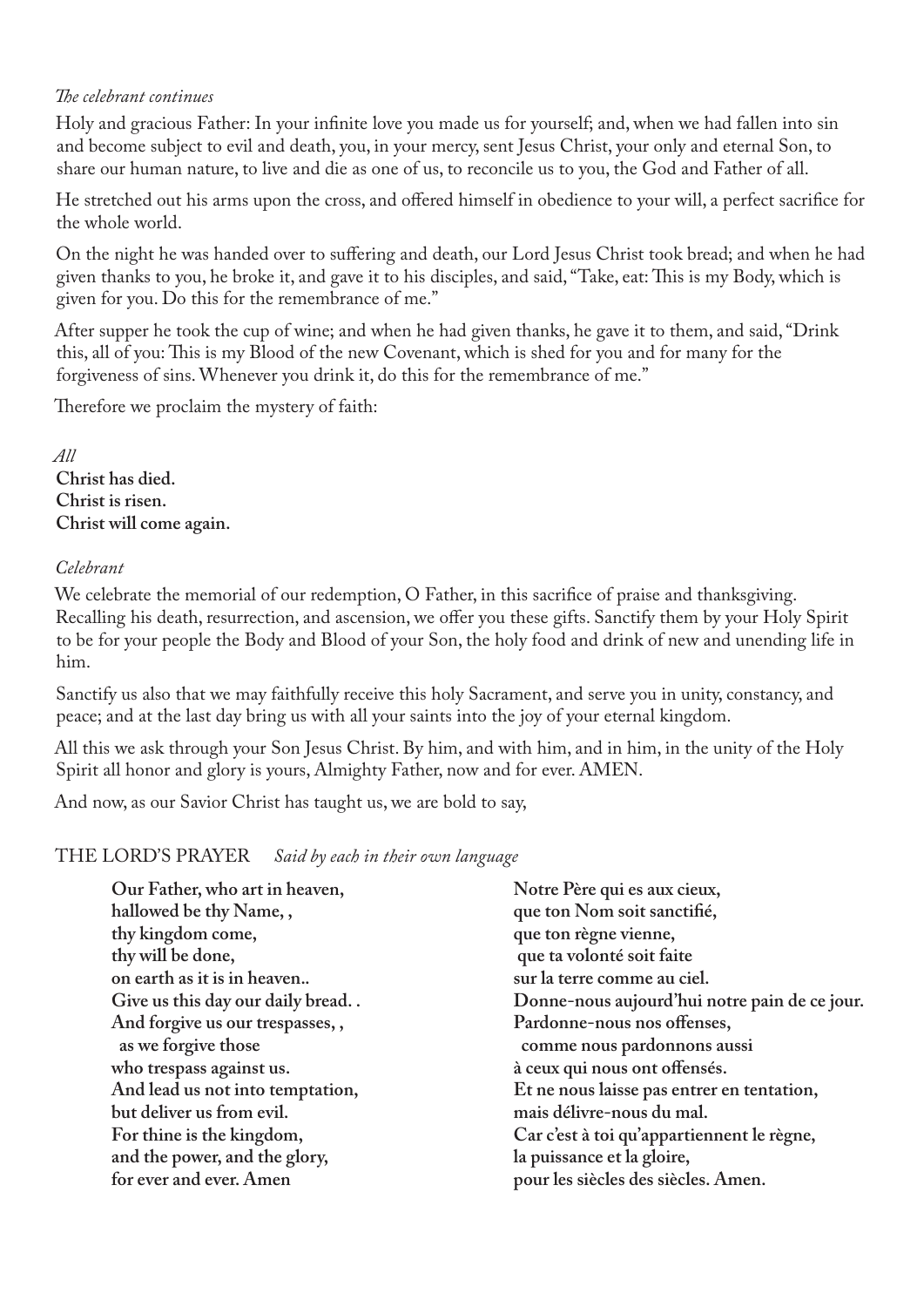#### THE BREAKING OF THE BREAD



THE INVITATION

*The celebrant says*  The Gifts of God for the People of God. Take them in remembrance that Christ died for you, and feed on him in your hearts by faith, with thanksgiving.

#### THE COMMUNION

*All are welcome to share in the Eucharist, the feast of the Lord's Supper. Communion will be administered in front of the altar rail. Please follow the directions of the ushers. L'hospitalité eucharistique est offerte à toute personne, quelle que soit sa confession ecclésiale.*

*You are invited to stand to receive communion. Please receive the bread (wafer) in the palm of your outstretched hands. In accordance with current health guidelines, we are unable to offer the cup.*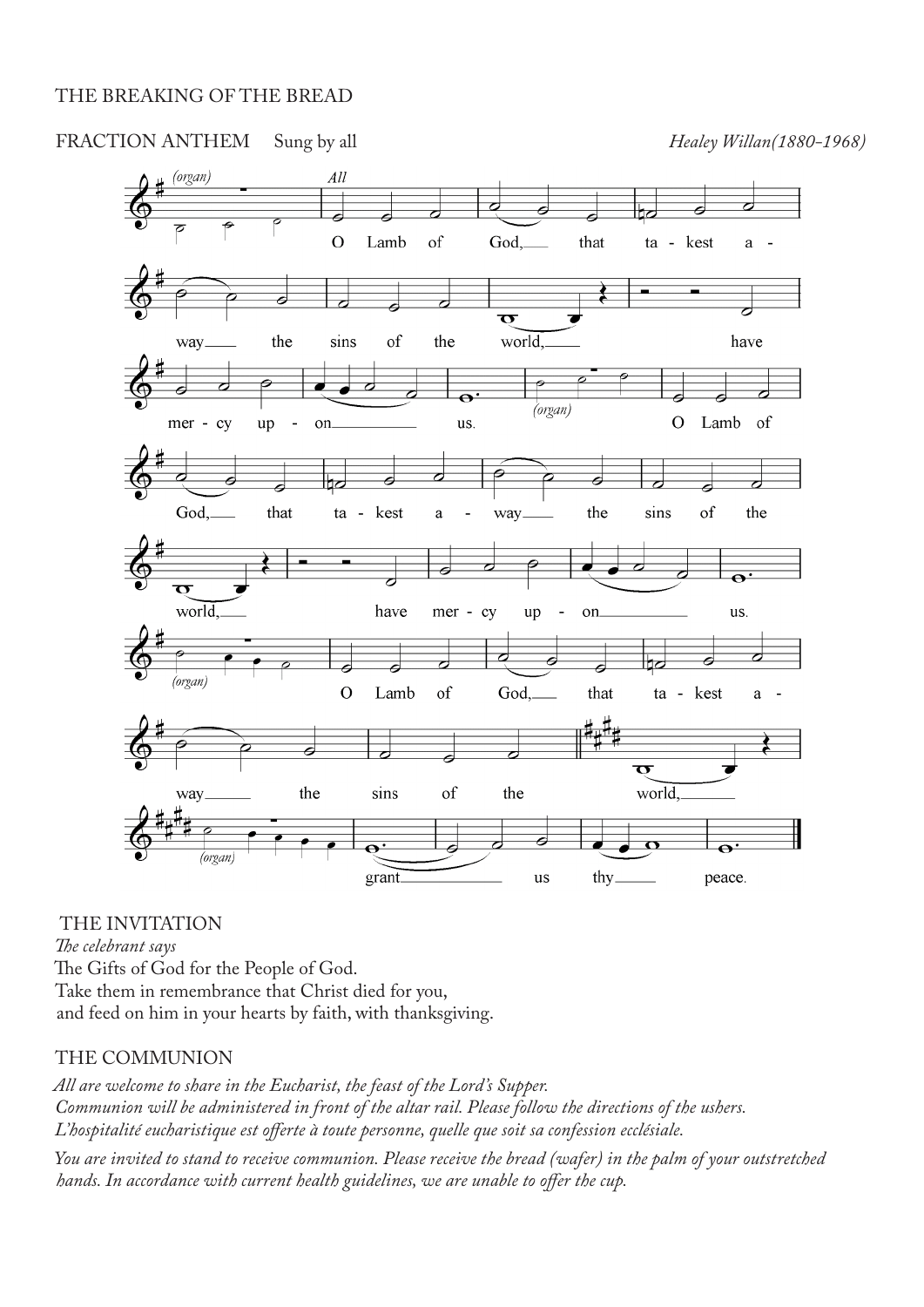#### COMMUNION ANTHEM: Ubi caritas *Maurice Duruflé (1902-1986)*

#### *Sung by the Choir in Latin*

Ubi caritas et amor, Deus ibi est. Congregavit nos in unum Christi amor. Exultemus, et in ipso iucundemur. Timeamus, et amemus Deum vivum Et ex corde diligamus nos sincero. Ubi caritas et amor, Deus ibi est. Amen.

*Where charity and love are, God is there. Christ's love has gathered us into one. Let us rejoice and be pleased in Him. Let us fear, and let us love the living God. And may we love each other with a sincere heart. Where charity and love are, God is there. Amen.*

*—Traditional antiphon of the Maundy Thursday rite*

#### *All are invited to stand, as able.*

#### THE POST-COMMUNION PRAYER *Said by all*

**Almighty and everliving God, we thank you for feeding us with the spiritual food of the most precious Body and Blood of your Son our Savior Jesus Christ; and for assuring us in these holy mysteries that we are living members of the Body of your Son, and heirs of your eternal kingdom. And now, Father, send us out to do the work you have given us to do, to love and serve you as faithful witnesses of Christ our Lord. To him, to you, and to the Holy Spirit, be honor and glory, now and for ever. Amen**

#### THE BLESSING

- *Bishop:* Our help is in the name of the Lord;
- *People:* **The maker of heaven and earth.**
- *Bishop:* Blessed be the name of the Lord;
- *People:* **From this time forth for evermore.**
- *Bishop:* The Father, whose glory fills the heavens, cleanse you by his holiness and send you to proclaim his word. **Amen**. The Son, who has ascended to the heights,
	- pour upon you the riches of his grace. **Amen**.

The Holy Spirit, the Comforter,

equip you and strengthen you in your ministry. **Amen**.

 And the blessing, merch, and grace of God almighty, the Father, the Son, and the Holy Spirit, be upon you and remain with you always. **Amen**.